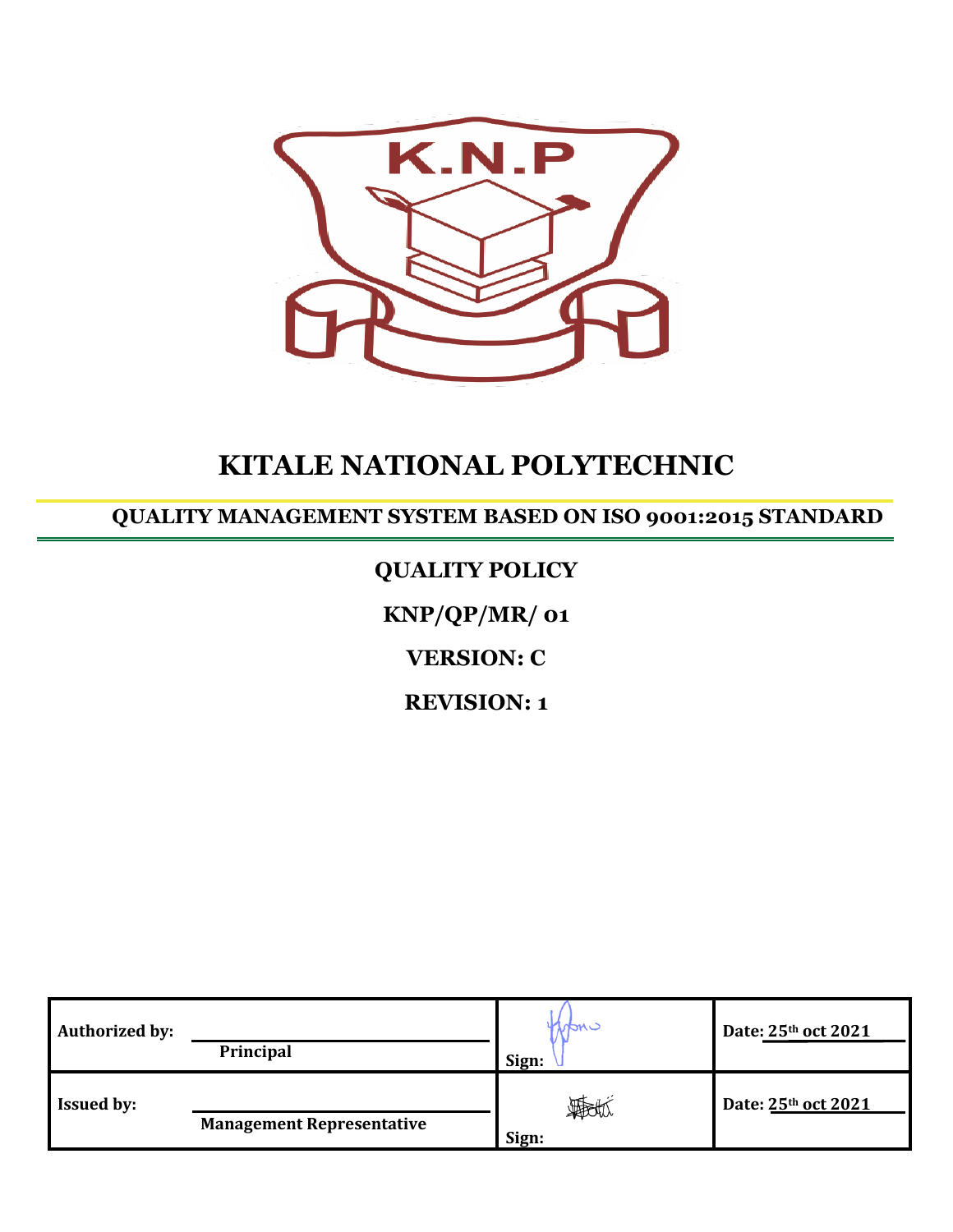

|                                     | Ref: KNP/QP/MR/01 |                                |
|-------------------------------------|-------------------|--------------------------------|
| <b>KITALE NATIONAL POLYTECHNIC</b>  | Dept              | <b>MR</b>                      |
| QMS BASED ON ISO 9001:2015 STANDARD | Issue date        | 25 <sup>th</sup> October, 2021 |
| Title:                              | <b>Version</b>    |                                |
| <b>QUALITY POLICY STATEMENT</b>     | <b>Revision</b>   |                                |

#### **RECORD OF CHANGE**

| NO  | <b>DETAILS OF CHANGE</b>                           | <b>DATE</b> |
|-----|----------------------------------------------------|-------------|
| 1.  | Updated email and physical addresses and signature |             |
| 2.  |                                                    |             |
| 3.  |                                                    |             |
| 4.  |                                                    |             |
| 5.  |                                                    |             |
| 6.  |                                                    |             |
| 7.  |                                                    |             |
| 8.  |                                                    |             |
| 9.  |                                                    |             |
| 10. |                                                    |             |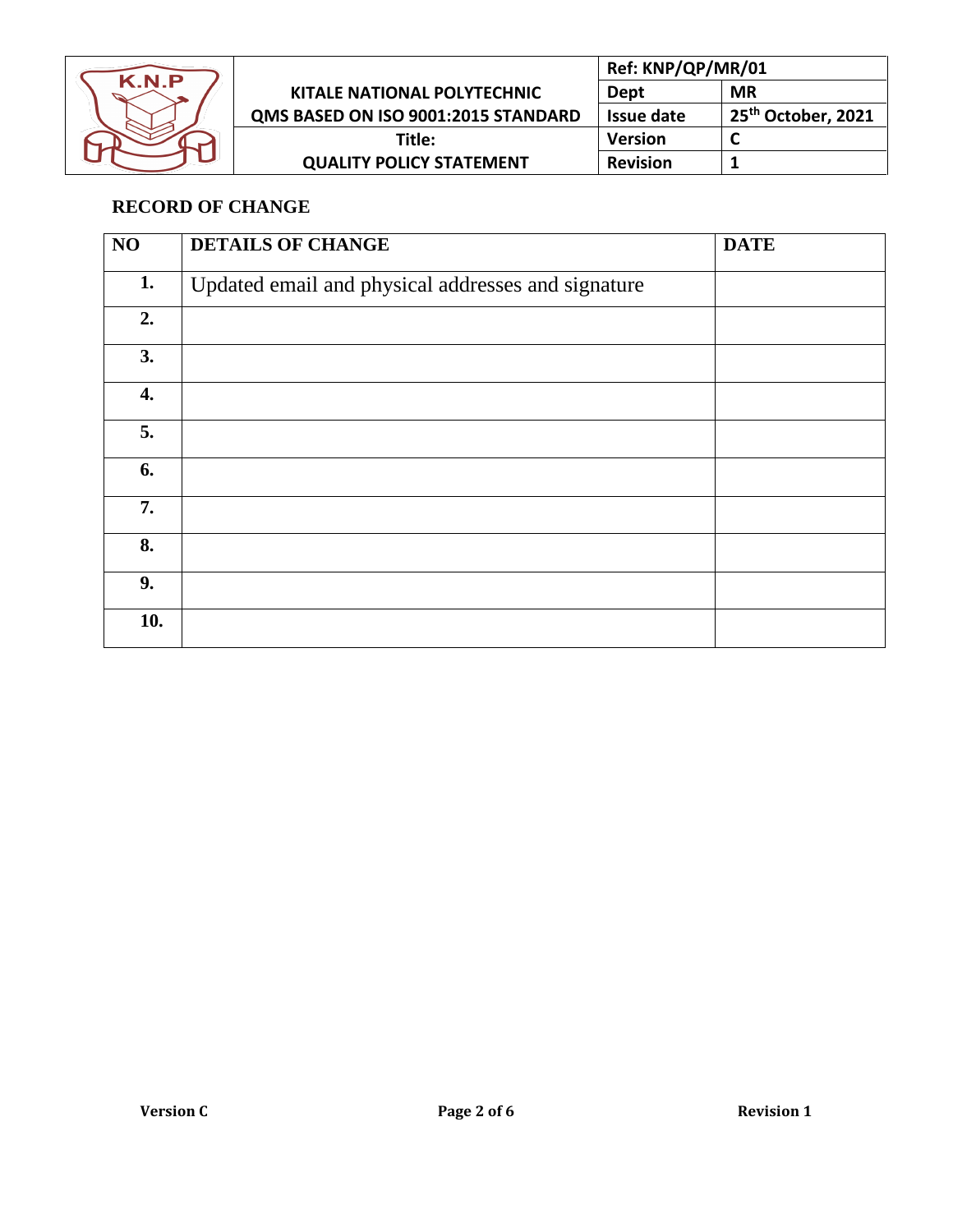

|                                     | Ref: KNP/QP/MR/01 |                                |
|-------------------------------------|-------------------|--------------------------------|
| KITALE NATIONAL POLYTECHNIC         | Dept              | MR                             |
| QMS BASED ON ISO 9001:2015 STANDARD | <b>Issue date</b> | 25 <sup>th</sup> October, 2021 |
| Title:                              | <b>Version</b>    |                                |
| <b>QUALITY POLICY STATEMENT</b>     | <b>Revision</b>   |                                |

#### **CIRCULATION**

| <b>NAME</b>                                  |             | COPY NO.          |
|----------------------------------------------|-------------|-------------------|
| Principal                                    |             | 1.                |
| Deputy Principal Administration              |             | 2.                |
| <b>Deputy Principal Academics</b>            |             | 3.                |
| Registrar Admissions                         |             | 4.                |
| Registrar Administration                     |             | 5.                |
| Dean of students                             |             | 6.                |
| Management representative                    |             | 7.                |
| <b>HOD Agriculture</b>                       |             | 8.                |
| HOD Building and civil engineering           |             | 9.                |
| <b>HOD Business</b>                          |             | 10.               |
| HOD Electrical / electronic                  |             | 11.               |
| HOD Institutional Management and Hospitality |             | 12.               |
| <b>HOD ICT Academic</b>                      |             | 13.               |
| <b>HOD Liberal studies</b>                   |             | 14.               |
| <b>HOD Applied Sciences</b>                  |             | 15.               |
| <b>HOD Mechanical Engineering</b>            |             | 16.               |
| <b>Examinations Officer</b>                  |             | 17.               |
| <b>Finance Officer</b>                       |             | 18.               |
| <b>Procurement Officer</b>                   |             | 19.               |
| <b>HOD Guidance and Counseling</b>           |             | 20.               |
| <b>HOD Library</b>                           |             | 21.               |
| Industrial Liaison Officer                   |             | 22.               |
| PC Coordinator                               |             | 23.               |
| Sports Officer                               |             | 24.               |
| <b>Version C</b>                             | Page 3 of 6 | <b>Revision 1</b> |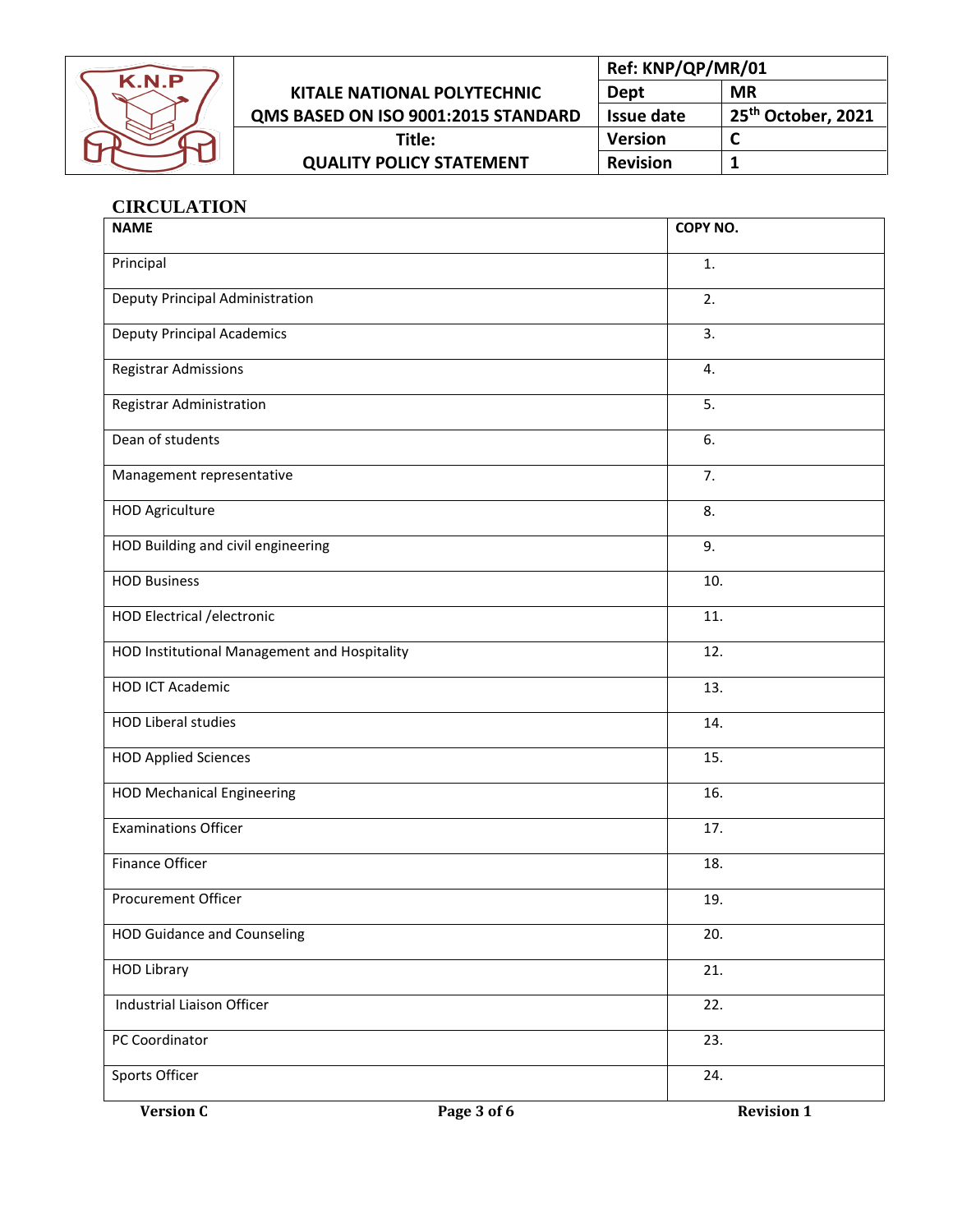

|                                     | Ref: KNP/QP/MR/01 |                                |
|-------------------------------------|-------------------|--------------------------------|
| <b>KITALE NATIONAL POLYTECHNIC</b>  | Dept              | <b>MR</b>                      |
| QMS BASED ON ISO 9001:2015 STANDARD | Issue date        | 25 <sup>th</sup> October, 2021 |
| Title:                              | <b>Version</b>    |                                |
| <b>QUALITY POLICY STATEMENT</b>     | <b>Revision</b>   |                                |

| Development and Maintenance Officer | 25. |
|-------------------------------------|-----|
| <b>Career Services</b>              | 26. |
| <b>External partnerships</b>        | 27. |
| Curriculum Development              | 28. |
| Security                            | 29. |
| ODEL                                | 30. |
| <b>Internal Audit</b>               | 31. |
| <b>Driving School</b>               | 32. |
| <b>Career Services</b>              | 33. |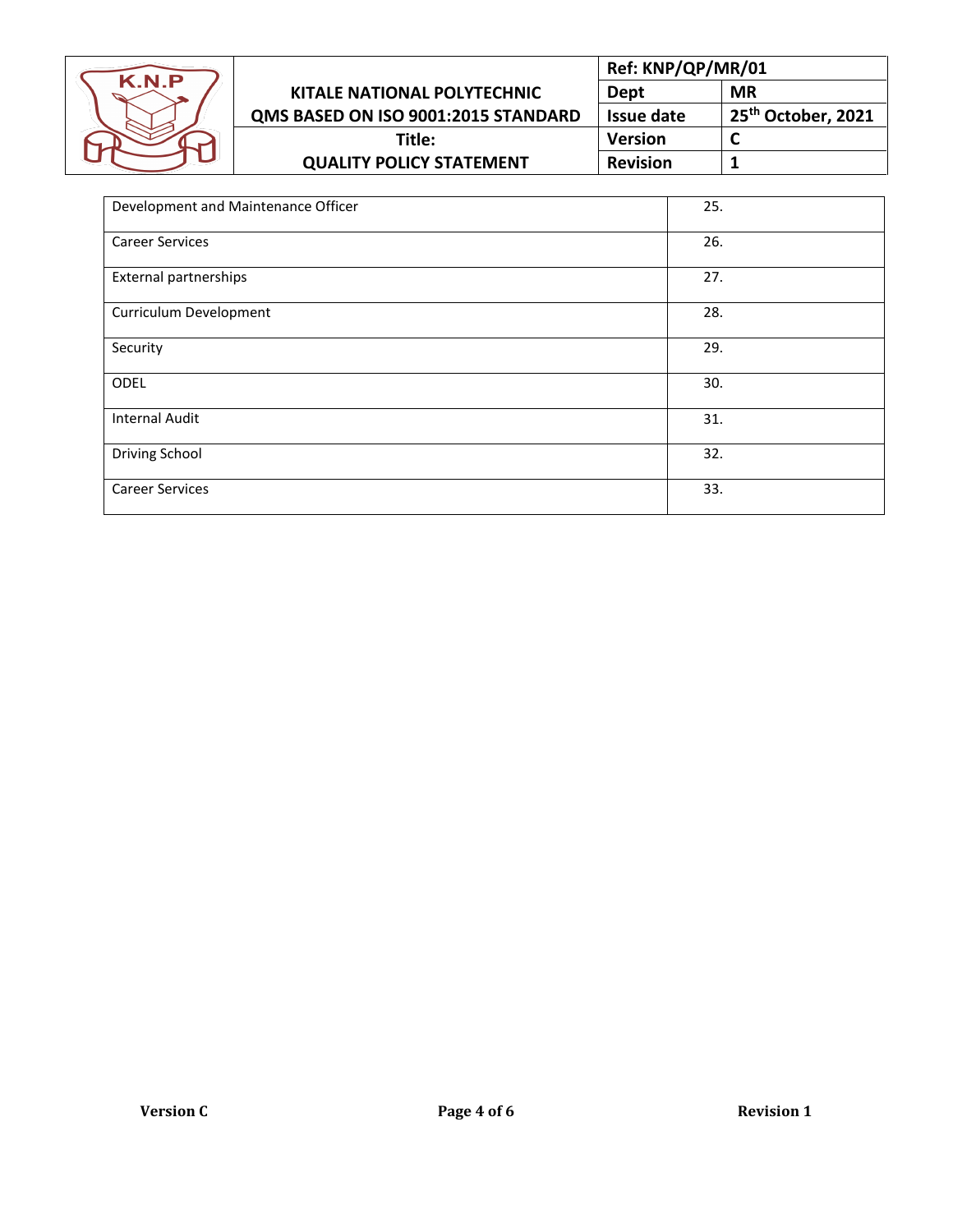

|                                     | Ref: KNP/QP/MR/01 |                                |
|-------------------------------------|-------------------|--------------------------------|
| KITALE NATIONAL POLYTECHNIC         | Dept              | <b>MR</b>                      |
| QMS BASED ON ISO 9001:2015 STANDARD | Issue date        | 25 <sup>th</sup> October, 2021 |
| Title:                              | <b>Version</b>    |                                |
| <b>QUALITY POLICY STATEMENT</b>     | <b>Revision</b>   |                                |



#### **THE KITALE NATIONAL POLYTECHNIC P.O. BOX 2162, KITALE TEL. 2380086, 0721379304, 0780379304 Email[: kitalenationalpolytechnic@gmail.com](mailto:kitalenationalpolytechnic@gmail.com)**, info@ kitalenationalpolytechnic.ac.ke **Website[: www.kitalenationalpolytechnic.ac.ke](http://www.kitalenationalpolytechnic.ac.ke/)**

## **QUALITY POLICY STATEMENT**

Kitale National Polytechnic is committed to providing Quality Technical, Entrepreneurial, and management training in a dynamic market to meet and strive to exceed customer's expectations.

In pursuit of this commitment the Polytechnic shall comply with all applicable customer and legal requirements and continually improve the effectiveness of the Quality Management System based on ISO 9001:2015 standard.

The top management shall ensure that quality objectives are established, communicated and reviewed annually for continuing suitability and sustainability.

This quality policy shall be reviewed at least once every year and revised whenever necessary to keep it abreast with emerging issues within the Polytechnic.

**Signed:**